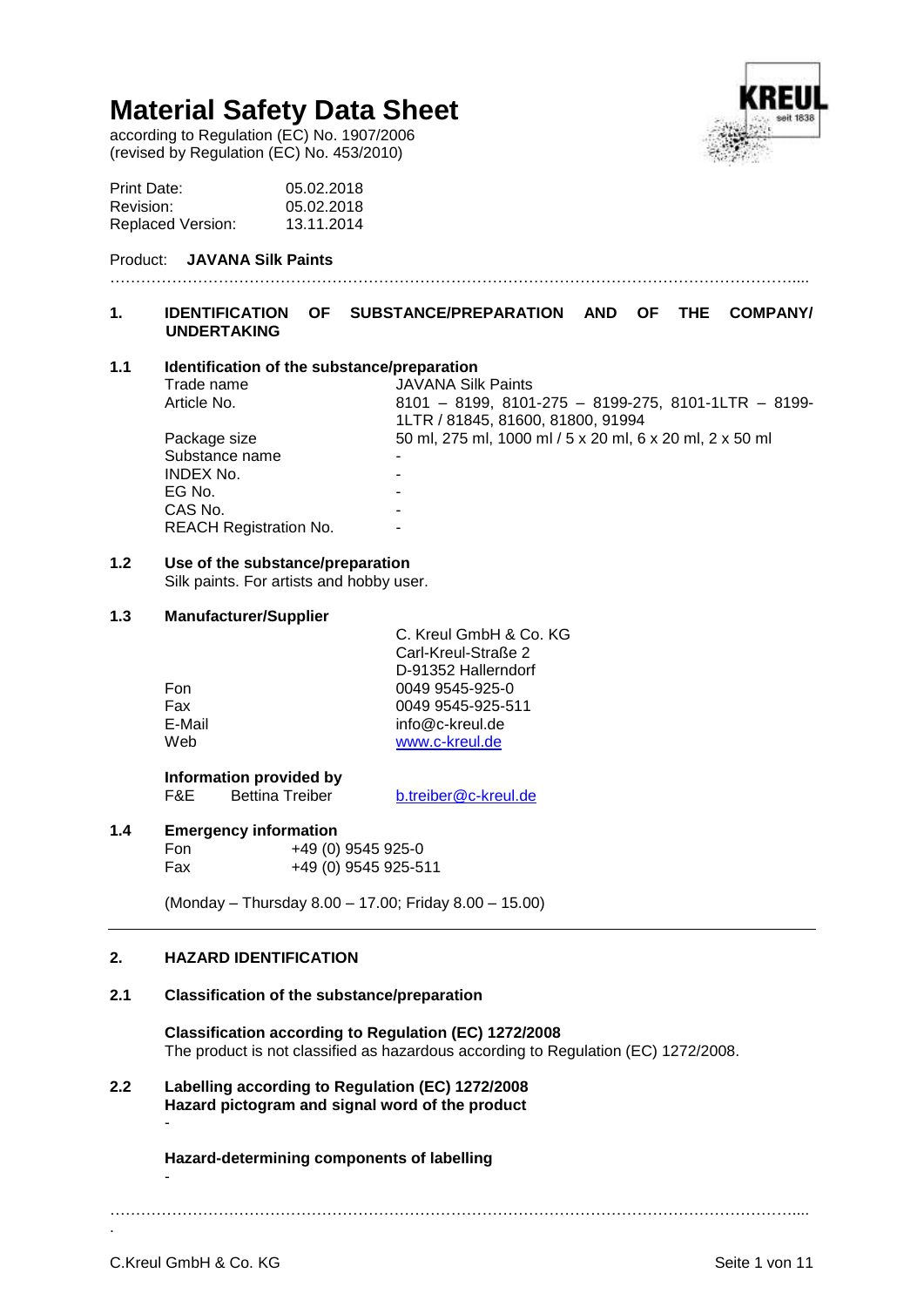according to Regulation (EC) No. 1907/2006 (revised by Regulation (EC) No. 453/2010)



| Print Date:              | 05.02.2018 |
|--------------------------|------------|
| Revision:                | 05.02.2018 |
| <b>Replaced Version:</b> | 13.11.2014 |

# Product: **JAVANA Silk Paints**

# ……………………………………………………………………………………………………………………....

#### **Hazard statements**

-

-

# **European hazard statements**

Contains 2-octyl-2H-isothiazol-3-one, 5-chloro-2-methyl-2H-isothiazol-3one and 2-methyl-2H-isothiazol-3-one (3:1). May produce an allergic reaction.

#### **Precautionary statements**

#### **2.3 Other Hazards**

None.

Results of PBT and vPvB assessment: Not applicable.

# **3. COMPOSITION/INFORMATION ON INGREDIENTS**

#### **Chemical characterization**

Aqueous preparation of a polyacrylate dispersion.

# **3.1 Substance related information**

**Main component**

**- INDEX No. EG No.** CAS No. **REACH Registration No.:** - **Classification according to Regulation (EC) 1272/2008: -**

**Hazard impurities**

**- INDEX No. EG No. CAS No. REACH Registration No.:** - **Classification according to Regulation (EC) 1272/2008: -**

\*minimum classification

**3.2 Preparation/mixture related information None INDEX No. EG No. CAS No. REACH Registration No.:** - **Classification according to Regulation (EC) 1272/2008:** -

……………………………………………………………………………………………………………………....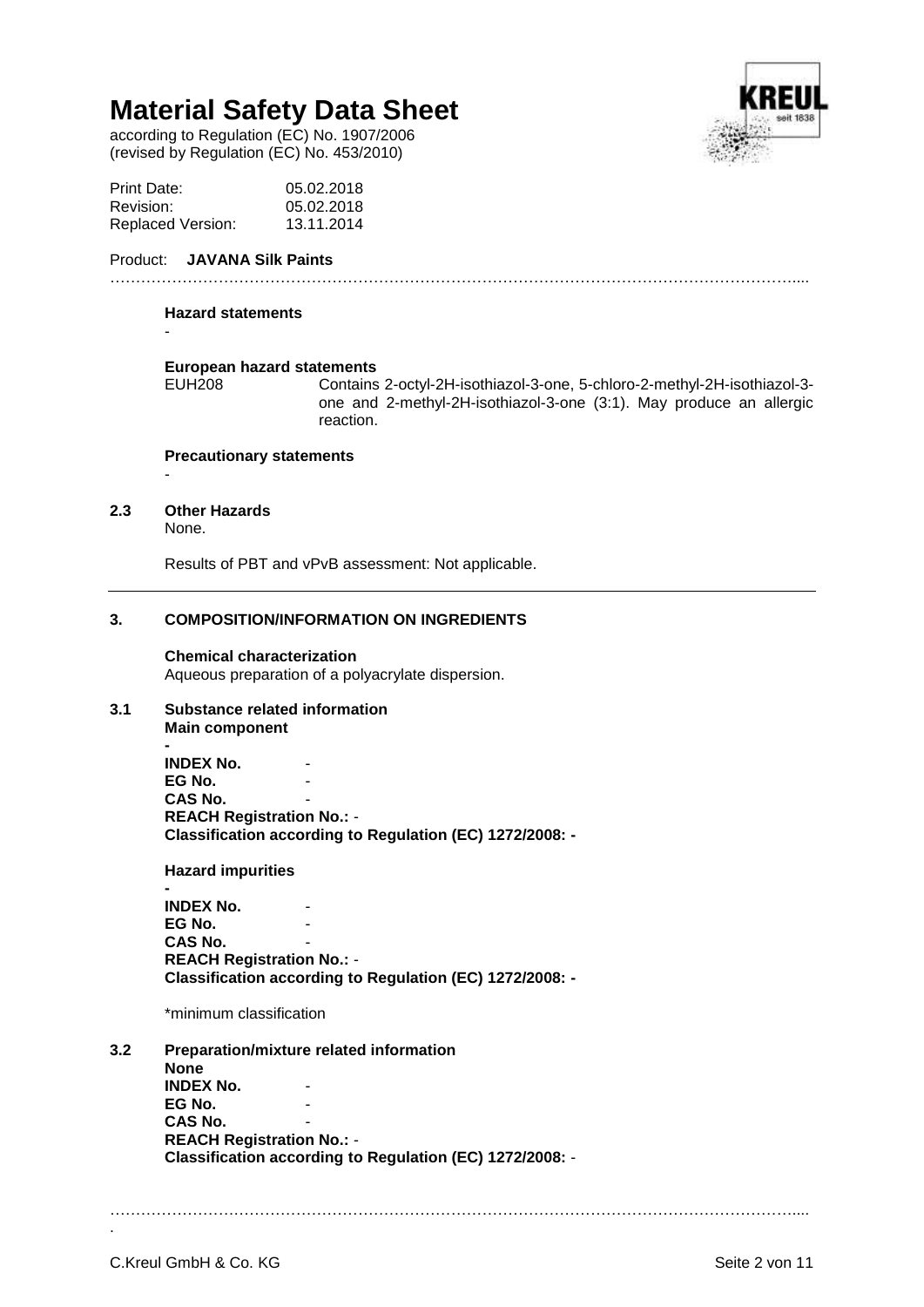according to Regulation (EC) No. 1907/2006 (revised by Regulation (EC) No. 453/2010)



| Print Date:              | 05.02.2018 |
|--------------------------|------------|
| Revision:                | 05.02.2018 |
| <b>Replaced Version:</b> | 13.11.2014 |

#### Product: **JAVANA Silk Paints**

……………………………………………………………………………………………………………………....

Full text of H- and EUH-phrases: see section 16.

# **4. FIRST AID MEASURES**

# **4.1 General information**

In all cases of doubt, or when symptoms persist, seek medical attention. Never give anything by mouth to an unconscious person.

#### **After inhalation**

Remove to fresh air, keep patient warm and at rest. In case of unwellness, seek medical advice (show directions for use or safety data sheet if possible).

#### **After skin contact**

In case of skin reactions, consult a physician. After contact with skin, wash with plenty of water and soap. Do NOT use solvents or thinners.

#### **After eye contact**

Remove contact lens. Irrigate copiously with clean, fresh water for at least 10 - 15 minutes, holding the eyelids apart and seek medical advice.

#### **After ingestion**

If swallowed immediately drink: water. Do NOT induce vomiting. In case of unwellness, seek medical advice (show directions for use or safety data sheet if possible). During spontaneous vomiting hold the head of the casualty low with the body in a prone position in order to avoid aspiration.

**4.2 The most important acute and delayed appearing symptoms and effects** No known symptoms to date. See part 11.

#### **4.3 References to medical emergency relief or special treatment** Further instructions see section 4.1

#### **5. FIRE-FIGHTING MEASURES**

#### **5.1 Extinguishing media**

Suitable extinguishing media: Foam, water spray and carbon dioxide. Extinguishing media which must not be used for safety reasons: Full water jet.

**5.2 Special risk posed by the substance or by the actual preparation, its combustion products or gases discharged**

When product exposed to high temperatures it may produce hazardous decomposition products such as carbon monoxide and carbon dioxide, smoke and other hazards components.

#### **5.3 Special protective equipment**

In case of fire: Wear self-contained breathing apparatus. Use water spray jet to protect personnel and to cool endangered containers. Do not allow the quenching water into the

……………………………………………………………………………………………………………………....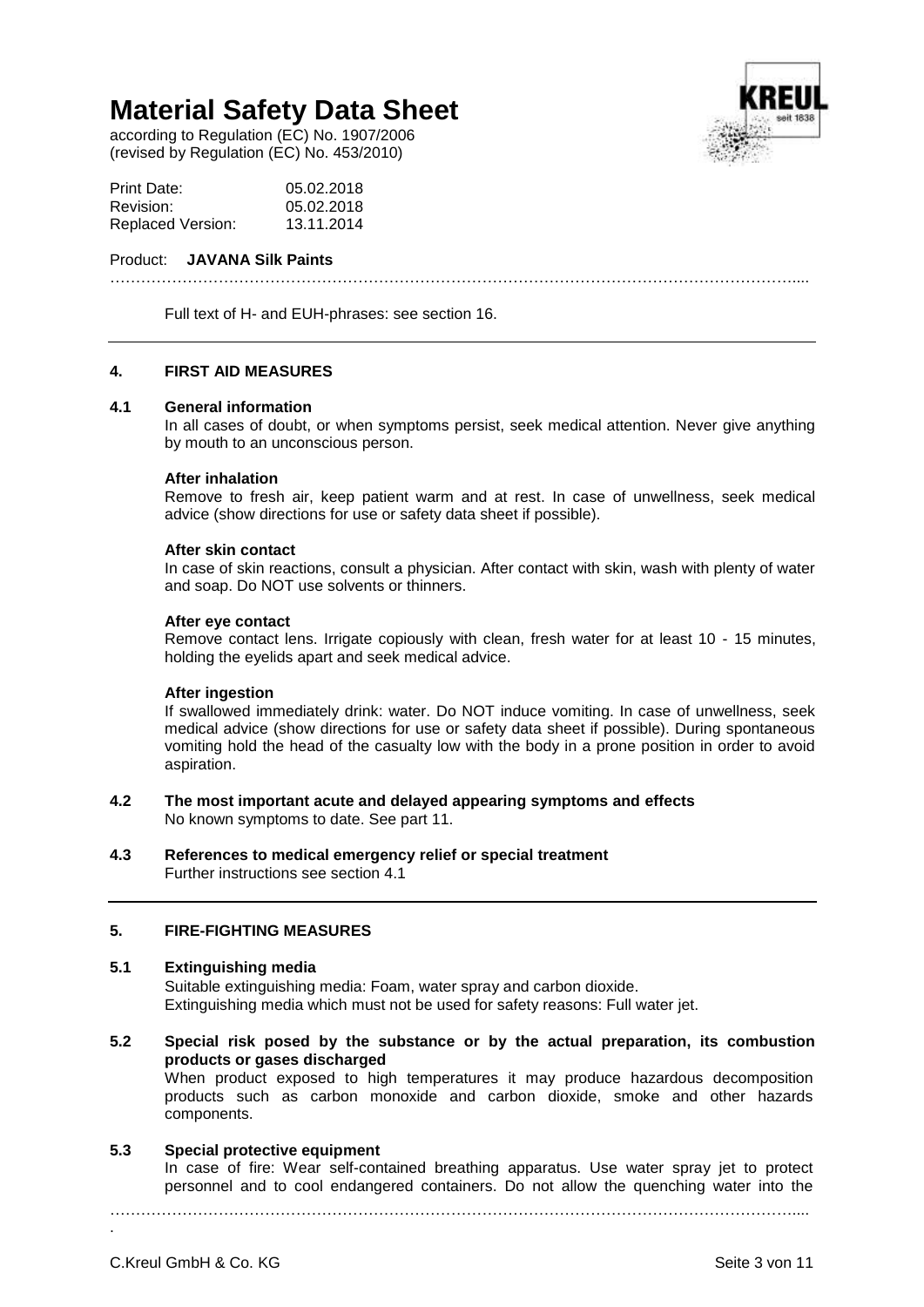according to Regulation (EC) No. 1907/2006 (revised by Regulation (EC) No. 453/2010)



| Print Date:              | 05.02.2018 |
|--------------------------|------------|
| Revision:                | 05.02.2018 |
| <b>Replaced Version:</b> | 13.11.2014 |

### Product: **JAVANA Silk Paints**

sewage system. Dispose fire debris and contaminated fire fighting water in accordance with official regulations.

……………………………………………………………………………………………………………………....

# **5.4 Additional information**

Product itself does not burn. Compare section 3, 7, 8 and 10.

# **6. ACCIDENTAL RELEASE MEASURES**

# **6.1 Personal precautions**

Special danger of slipping by leaking/spilling product.

# **6.2 Environmental precautions**

Take up with a liquid absorbing material and proceed according to the waste disposal regulations. Do not empty into drains or watercourses. Further instructions see section 6.3.

# **6.3 Methods for cleaning up/collecting**

Contain and collect spillage with non-combustible absorbent materials, e.g. sand, earth, vermiculite, diatomaceous earth and place in container for disposal according to local regulations (see section 13). Clean preferably with a detergent; avoid use of solvents. Further instructions see part 10.

#### **6.4 Additional information**

Further instructions see section 7, 8 and 10.

# **7. HANDLING AND STORAGE**

# **7.1 Information for safe handling**

Avoid eye and skin contact. Avoid inhalation of vapour and spray mist. Smoking, eating and drinking should be prohibited in application area. See protective measures under point 8.

#### **Precautions against fire and explosion**

No special measures necessary. Product itself does not burn. Further instructions see 7.1.

# **7.2 Conditions for safe storage, including incompatibilities Information about storage conditions**

Store between 5 and 30 °C in a dry, well-ventilated place away from sources of heat and direct sunlight. Protect against: frost.

### **Hints on joint storage**

Only substances of the same storage class should be stored together. Keep away from oxidizing agents, from strongly alkaline and strongly acid materials. The substance should not be stored with substances with which hazardous chemical reactions are possible.

#### **Requirement for storage rooms and vessels**

Store between 5 and 30 °C in a dry, well-ventilated place away from sources of heat and direct sunlight. Keep container tightly closed. Observe label precautions.

……………………………………………………………………………………………………………………....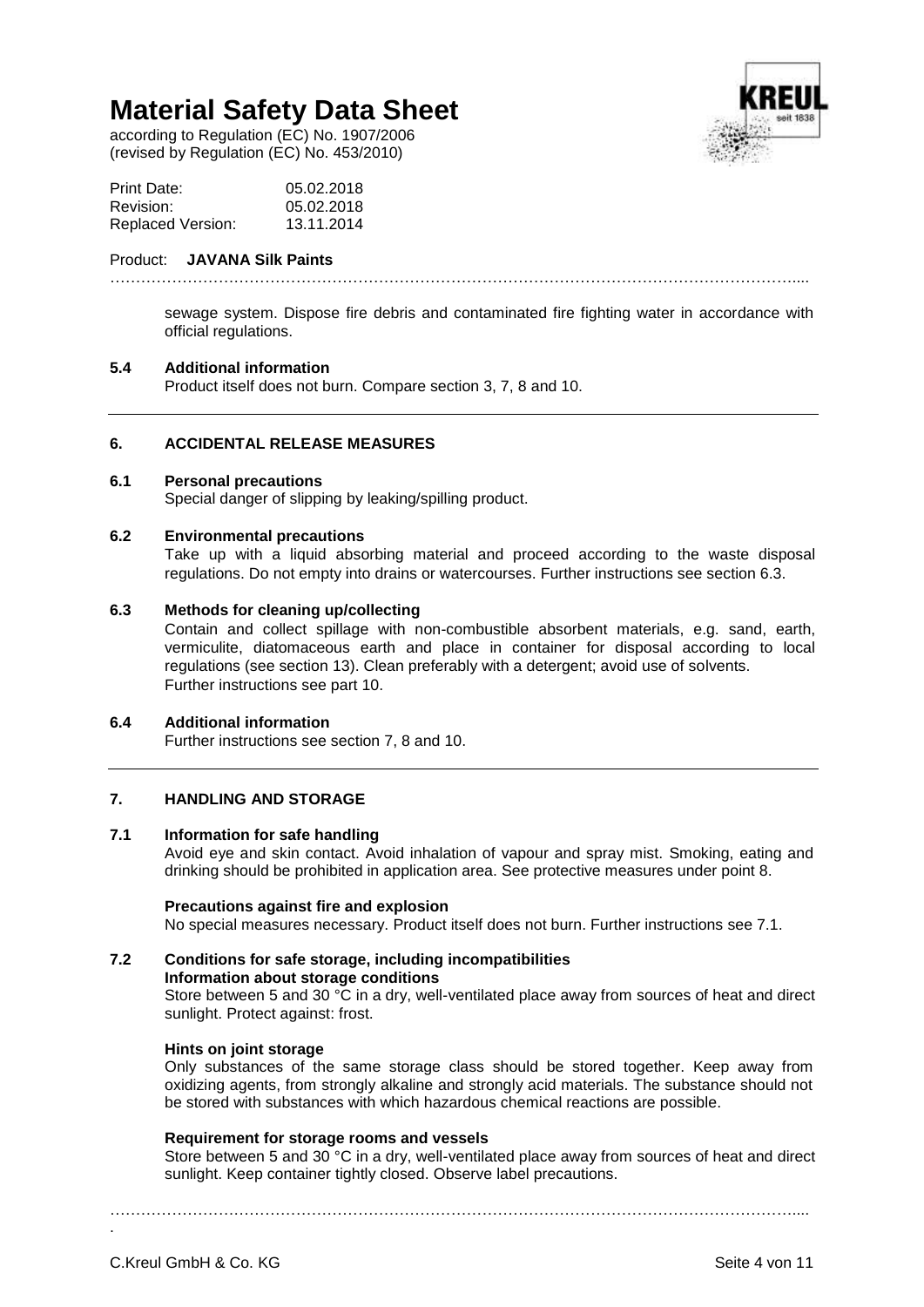according to Regulation (EC) No. 1907/2006 (revised by Regulation (EC) No. 453/2010)



| Print Date:              | 05.02.2018 |
|--------------------------|------------|
| Revision:                | 05.02.2018 |
| <b>Replaced Version:</b> | 13.11.2014 |

### Product: **JAVANA Silk Paints**

……………………………………………………………………………………………………………………....

#### **Additional information**

Storage class (VCI): 12 Non-combustible liquids

# **7.3 Specific uses**

See section 1.2.

#### **8. EXPOSURE CONTROLS/PERSONAL PROTECTION**

### **8.1 Components with critical values that require monitoring at the workplace (exposure limits)**

| <b>None</b>            |  |
|------------------------|--|
| Specification:         |  |
| Value:                 |  |
| Peak limitation:       |  |
| Toxic to reproduction: |  |
| Remark:                |  |

**DNEL/DMEL-Values** No data available.

**PNEC-Values**

No data available.

#### **8.2 Occupational exposure controls**

Technical measures and the application of suitable working methods have precedence before the application of personal protective equipment. Suitable judgement methods of the examination of the effectiveness of the grieved preventive measures enclose measuringtechnical and non-technical inquiry methods like they in the technical rules for danger materials (TRGS) 402.

#### **Personal protective equipment**

Do not eat or drink during work. Keep away from foodstuffs and beverages. Wash hands before breaks and after work. Avoid contact with eyes. Remove soiled or soaked clothing immediately.

#### **Respiratory protection**

Provide good ventilation when handling large quantities.

#### **Skin protection**

Avoid contact with skin. Use rubber gloves according to EN 374.

#### **Eye protection**

Avoid contact with eyes. Use safety glasses according to EN 166:2001.

#### **Body protection**

No special measures necessary.

……………………………………………………………………………………………………………………....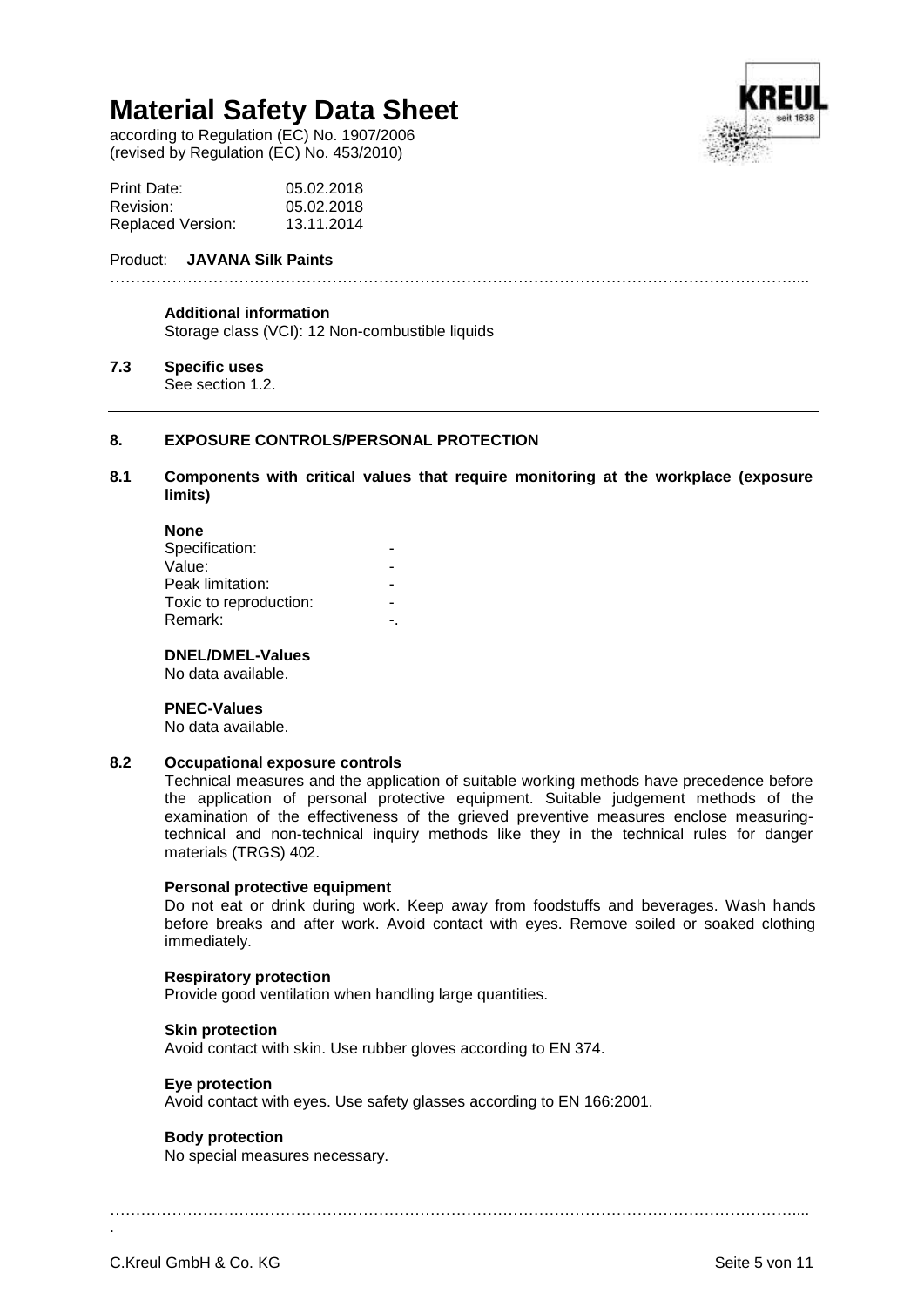according to Regulation (EC) No. 1907/2006 (revised by Regulation (EC) No. 453/2010)



| Print Date:              | 05.02.2018 |
|--------------------------|------------|
| Revision:                | 05.02.2018 |
| <b>Replaced Version:</b> | 13.11.2014 |

# Product: **JAVANA Silk Paints**

**Limitation and supervision of the environmental exposition** See section 6 and 7.

……………………………………………………………………………………………………………………....

# **9. PHYSICAL AND CHEMICAL PROPERTIES**

**9.1 General information**

| liauid         |
|----------------|
| refer to label |
| characteristic |
|                |

**9.2 Relevant safety data Flashpoint:** not determined **Viscosity: not determined** ISO 2431 **Density:**  $(20 \degree C)$  approx.. 1,05 g/cm<sup>3</sup> **Explosive limits:** Lower / Upper: not applicable<br> **Ignition temperature:** not applicable **Ignition temperature:** not applicable<br> **Vapour pressure:** not determined **Vapour pressure: pH-value:** 7 – 8,5 **Solubility in water:** miscible

#### **9.3 Additional information**

No other physical-chemical date available.

# **10. STABILITY AND REACTIVITY**

#### **10.1 Reactivity**

Keep away from oxidizing agents, strongly alkaline and strongly acid materials in order to avoid exothermic reactions. See section 7.

DIN 53217

# **10.2 Chemical stability**

If handled properly then product has chemical stability.

# **10.3 Possible dangerous reactions**

None, if handled according to order. Further instructions see section 10.1 and 10.2.

# **10.4 Conditions to avoid**

Keep cool. Protect from sunlight.

#### **10.5 Incompatible materials** See section 10.1.

#### **10.6 Hazardous decomposition products**

When product exposed to high temperatures, it may produce hazardous decomposition products such as carbon monoxide and carbon dioxide, smoke and other hazardous components.

……………………………………………………………………………………………………………………....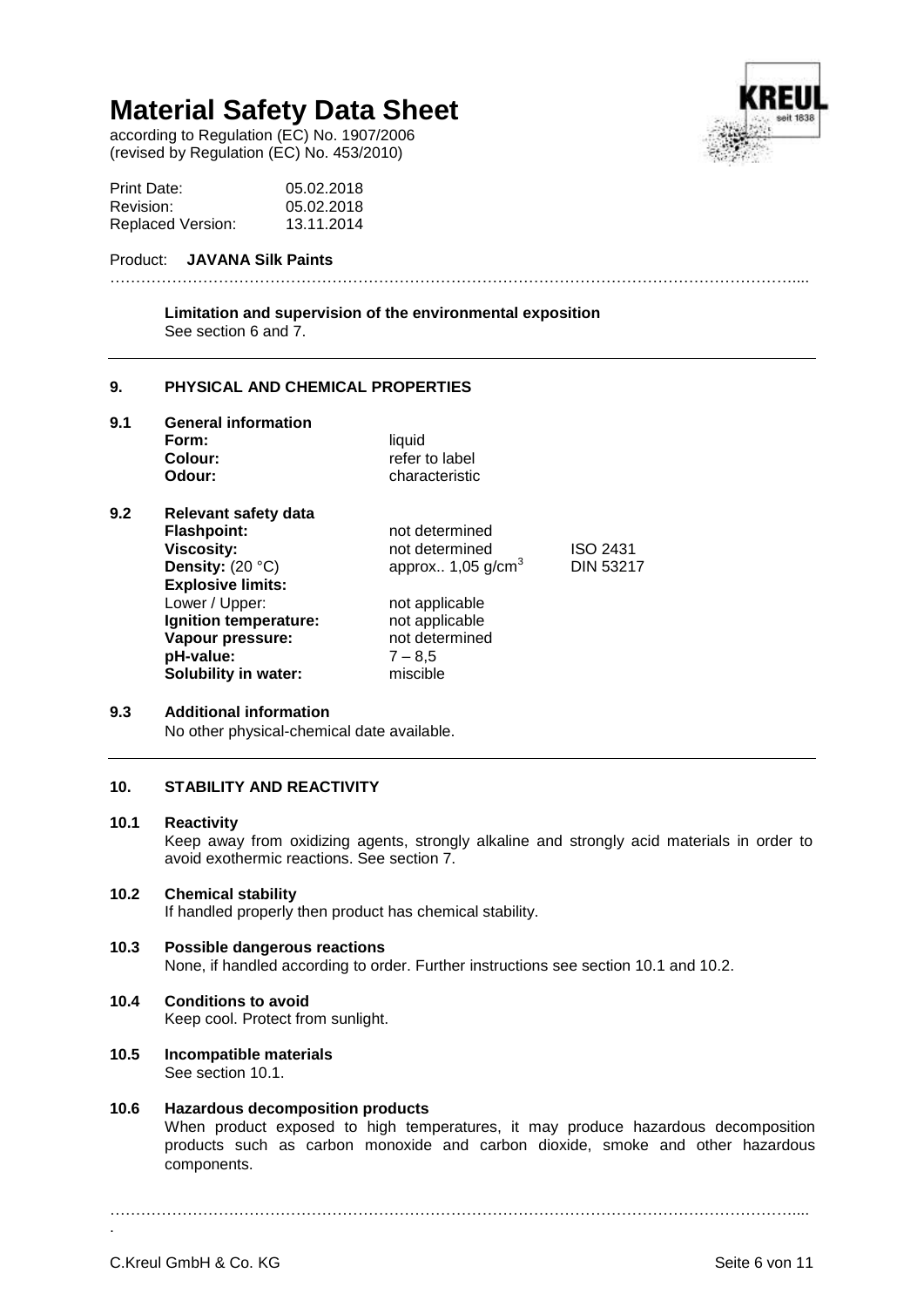according to Regulation (EC) No. 1907/2006 (revised by Regulation (EC) No. 453/2010)



| <b>Print Date:</b>       | 05.02.2018 |
|--------------------------|------------|
| Revision:                | 05.02.2018 |
| <b>Replaced Version:</b> | 13.11.2014 |

# Product: **JAVANA Silk Paints**

……………………………………………………………………………………………………………………....

# **11. TOXICOLOGICAL INFORMATION**

# **11.1 Information on toxicological effects**

#### **Acute toxicity**

There are no data available.

#### **Primary irritant effect after inhalation**

There are no data available on the preparation itself.

#### **on the skin**

Frequent contact can lead to skin irritation, especially if product is allowed to dry out.

#### **on the eyes**

The liquid splashed in the eyes may cause irritation and reversible damage.

# **after ingestion**

There are no data available on the preparation itself.

# **Sensitization**

No sensitizing effects know.

#### **Chronic**

There are no data available on the preparation itself.

### **11.2 Additional toxicological information**

The product is classified according to the calculation method of the General EU Classification Guidelines for Preparations as issued in the latest version.

#### **12. ECOLOGICAL INFORMATION**

- **12.1 Ecotoxicity** There are no data available.
- **12.2 Persistence/degradability** There are no data available.
- **12.3 Bioaccumulative potential** There are no data available.
- **12.4 Mobility** There are no data available.
- **12.5 Results of PBT and vPvP assessment** There are no data available.

……………………………………………………………………………………………………………………....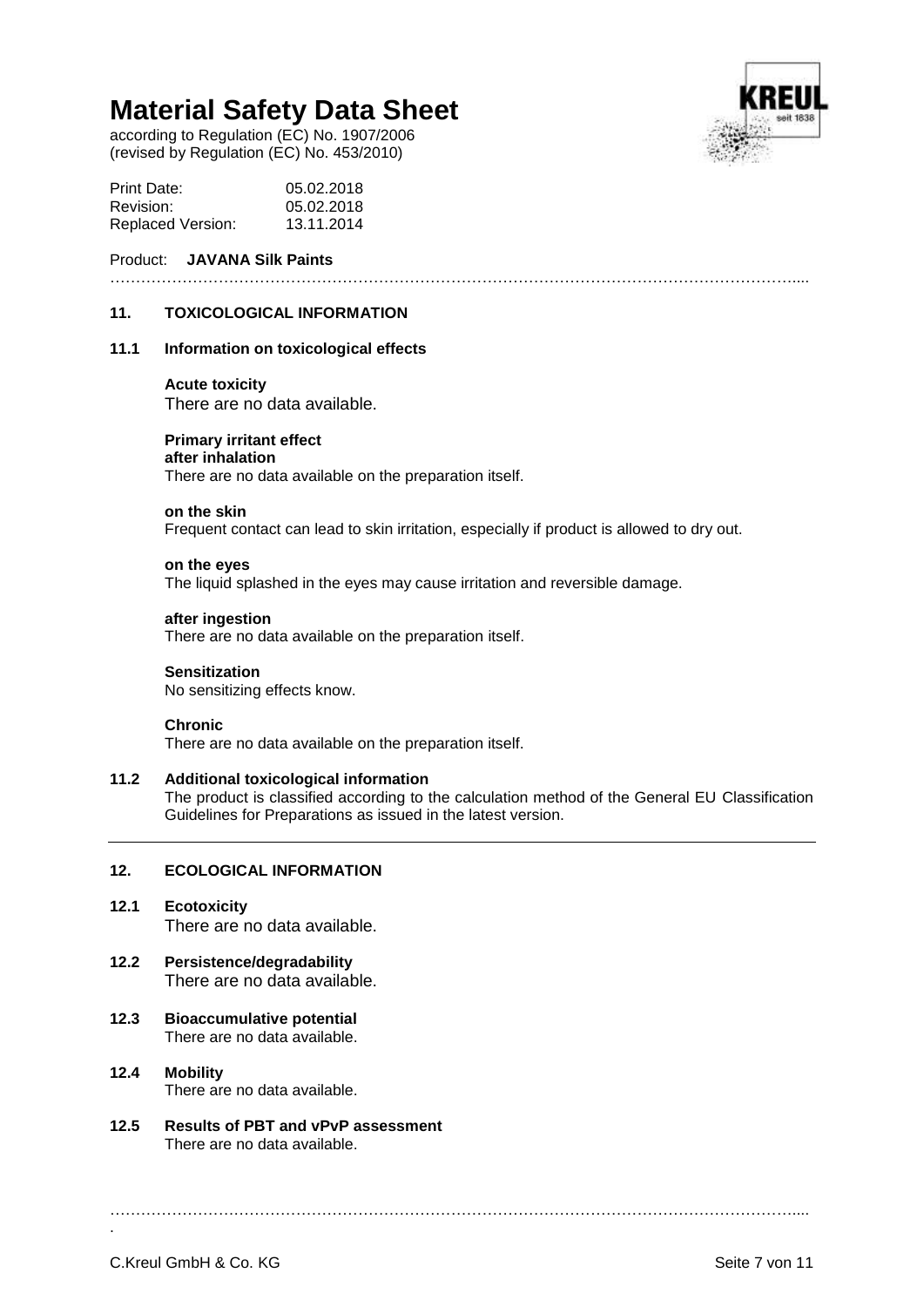according to Regulation (EC) No. 1907/2006 (revised by Regulation (EC) No. 453/2010)



| Print Date:              | 05.02.2018 |
|--------------------------|------------|
| Revision:                | 05.02.2018 |
| <b>Replaced Version:</b> | 13.11.2014 |

# Product: **JAVANA Silk Paints**

### ……………………………………………………………………………………………………………………....

#### **12.6 Other adverse effects**

There are no data available.

# **12.7 Further ecological information**

Do not discharge into the drains/surface waters/groundwater. Water hazard class: WGK 1 slightly hazardous to water (according VwVwS)

# **13. DISPOSAL CONSIDERATIONS**

# **13.1 Waste treatment methods**

Send to a hazardous waste incinerator facility under observation of official regulations. The allocation of waste identity numbers/waste descriptions must be carried out according to the EEC, specific to the industry and process.

#### **Recommendation**

Disposal must be made according to official regulations.

#### **13.2 European waste code number in accordance with AAV**

EWC No.: 08 01 12 waste paint and varnish other than those mentioned in 08 01 11

#### **13.3 Packaging**

-

#### **Contaminated packaging**

Contaminated packaging should be emptied as far as possible and after appropriate cleansing, may be taken for reuse. Packaging that cannot be cleaned should be disposed in the same manner as the medium.

……………………………………………………………………………………………………………………....

#### **Non-contaminated packages**

EWC No.: 15 01 02 plastic packaging EWC No.: 15 01 07 glass packaging

#### **14. TRANSPORT INFORMATION**

#### **14.1 Land transport ADR/RID and GVS/GGVE Note as hazardous.** Not classified as hazardous.

| Class:                   |  |
|--------------------------|--|
| Kemler-Code:             |  |
| UN No.:                  |  |
| Packaging group:         |  |
| Label:                   |  |
| Special marking:         |  |
| Proper shipping name:    |  |
| Classification-Code:     |  |
| Limit:                   |  |
| Tunnel restriction code: |  |
|                          |  |

C.Kreul GmbH & Co. KG Seite 8 von 11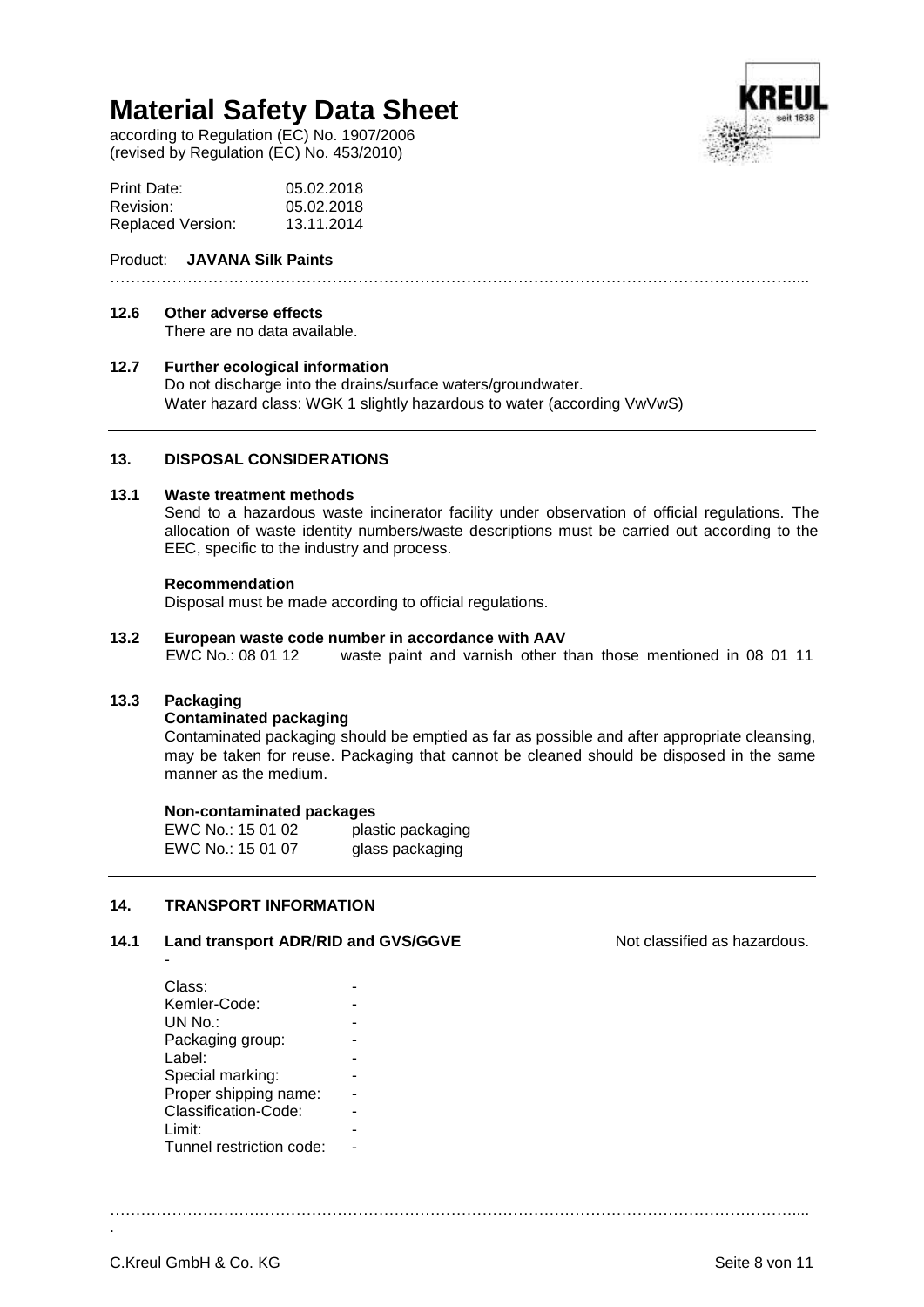according to Regulation (EC) No. 1907/2006 (revised by Regulation (EC) No. 453/2010)

| Print Date:       | 05.02.2018 |
|-------------------|------------|
| Revision:         | 05.02.2018 |
| Replaced Version: | 13.11.2014 |

# Product: **JAVANA Silk Paints**

#### **14.2 Maritime transport IMDG/GGVSea Note as a Not classified as hazardous.**

| Class:                |  |
|-----------------------|--|
| UN No.:               |  |
| Label:                |  |
| Packaging group:      |  |
| EmS-No.:              |  |
| Marine pollutant:     |  |
| Proper shipping name: |  |
|                       |  |

# **14.3 Air transport ICAO-TI and IATA-DGR** Not classified as hazardous.

| <b>ICAO/IATA Class:</b> |  |
|-------------------------|--|
| UN $no.:$               |  |
| Label:                  |  |
| Packaging group:        |  |
| Proper shipping name:   |  |

# **14.4 Remarks**

-

Product contains environmentally hazardous substances: -

# **15. REGULATORY INFORMATION**

# **15.1 European Regulation**

**Chemical Safety Assessment:** For this substance a chemical safety assessment is not required.

……………………………………………………………………………………………………………………....

# **15.2 National Regulations**

Statutory order on hazardous incidents (StörfallV): - Regulation on inflammable liquids: - Emission control act ("TA-Luft"): - Water hazard class: WGK 1 slightly hazardous to water (according VwVwS)

# **15.3 Additional information**

The product is classified according to the EEC directives and the Ordinance on Hazardous Materials (GefStoffV). If bottle  $\leq$  125 ml then the following H- and P-phrases are not necessary: -. Please check local regulations. VOC: 0 % The advertised use (section 1) is not subject of the Directive 2004/42/EC.

# **16. OTHER INFORMATION**

#### **16.1 Changes compared with the last version**

The last version was all changed and revised completely. Alterations to the previous edition are marked in the right-hand margin.

……………………………………………………………………………………………………………………....

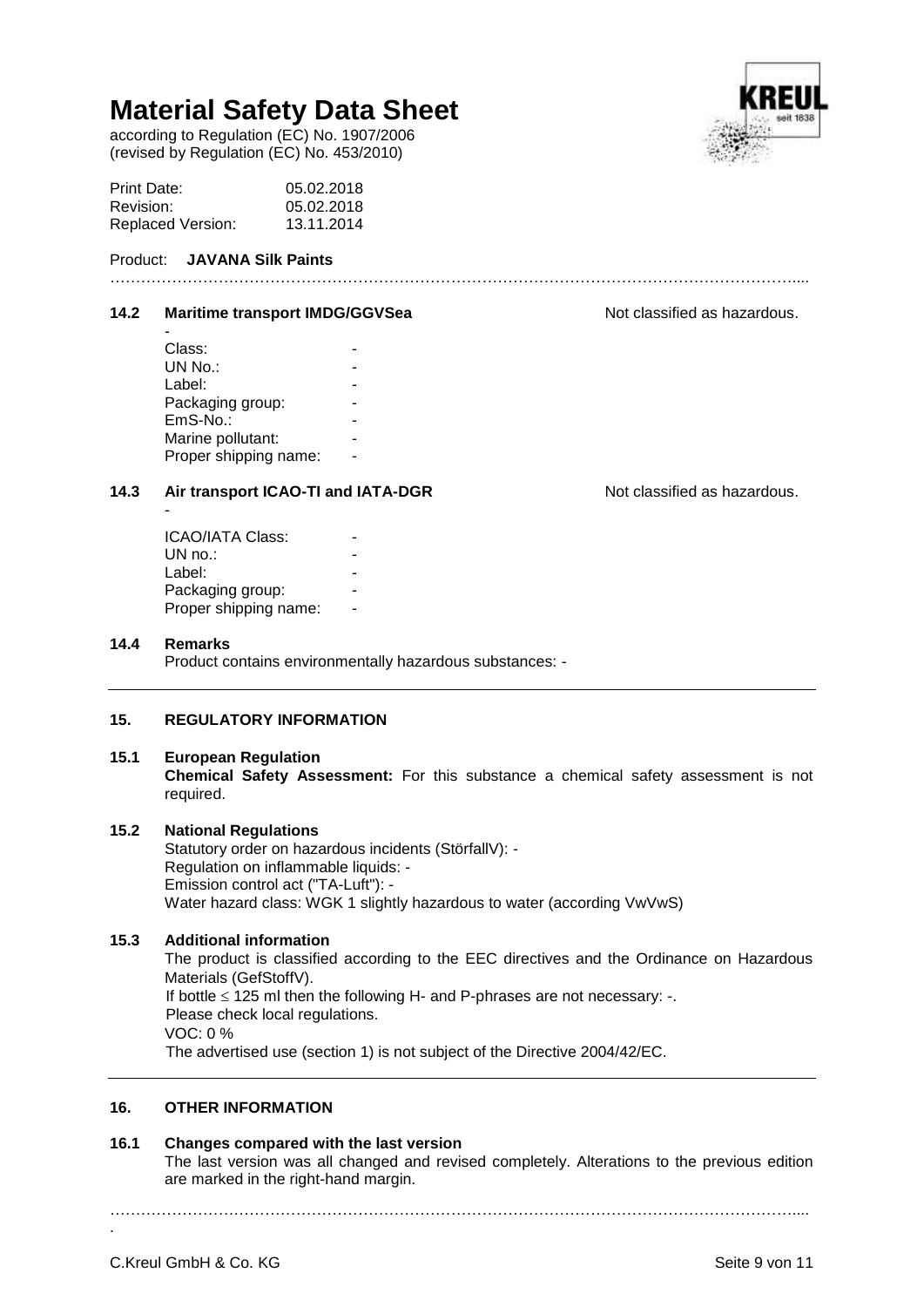according to Regulation (EC) No. 1907/2006 (revised by Regulation (EC) No. 453/2010)



| Print Date:              | 05.02.2018 |
|--------------------------|------------|
| Revision:                | 05.02.2018 |
| <b>Replaced Version:</b> | 13.11.2014 |

# Product: **JAVANA Silk Paints**

……………………………………………………………………………………………………………………....

#### **16.2 Literature reference and data source**

Regulation (EC) 1999/45, last changed by Regulation (EC) 1907/2006 Regulation (EC) 67/548, last changed by Regulation (EC) 2009/2 REACH Regulation (EC) 1907/2006, last changed by Regulation (EC) 453/2010 Regulation (EC) 1272/2008, last changed by Regulation (EC) 790/2009

#### **Internet**

[http://www.baua.de](http://www.baua.de/) [http://www.arbeitssicherheit.de](http://www.arbeitssicherheit.de/) [http://www.gischem.de](http://www.gischem.de/)

- **16.3 Full text of H- and R-phrases appearing in section 2 and 3: According to Regulation (EC) 1272/2008**
	- -

-

**EUH – statements**

**Methods according to article 9 of the order (EC) No. 1272/2008 for the assessment of the information for the purpose of the classification were used:** Classification according to Regulation (EC) 1272/2008, Annex VII (conversion table)

### **16.4 Abbreviations and acronyms**

| ADR:            | Accord européen sur le transport des marchandises dangereuses par       |  |
|-----------------|-------------------------------------------------------------------------|--|
|                 | Route (European Agreement concerning the International Carriage of      |  |
|                 | Dangerous Goods by Road)                                                |  |
| <b>BlmSchV:</b> | Order for the realisation of the Federal Immission Protection Law       |  |
| CAS:            | <b>Chemical Abstracts Service</b>                                       |  |
| DIN:            | Norm of the German institute of standardization                         |  |
| EC:             | Effective concentration                                                 |  |
| EC50:           | Effective concentration, 50 percent                                     |  |
| EG:             | <b>European Community</b>                                               |  |
| <b>EINECS:</b>  | European Inventory of Existing Commercial Chemical Substances           |  |
| EN:             | European Standard                                                       |  |
| GefStoffV:      | Ordinance on Hazardous Substances, Germany                              |  |
| GHS:            | Globally Harmonized System of Classification and Labelling of Chemicals |  |
| IATA:           | <b>International Air Transport Association</b>                          |  |
| IMDG:           | International Maritime Code for Dangerous Goods                         |  |
| <b>LC50:</b>    | Lethal concentration, 50 percent                                        |  |
| LD50:           | Lethal dose, 50 percent                                                 |  |
| Log $K_{ow}$ :  | n-octanol-water partition coefficient                                   |  |
| OECD:           | Organisation for Economic Co-operation and Development                  |  |
| PBT:            | Persistent, bioaccumulateable, toxically                                |  |
| RID:            | Règlement international concernant le transport des marchandises        |  |
|                 | dangereuses par chemin de fer (Regulations Concerning the International |  |
|                 | Transport of Dangerous Goods by Rail)                                   |  |
| TRGS:           | Technical rules for danger materials                                    |  |
| UN:             | <b>United Nations (Vereinte Nationen)</b>                               |  |
| VOC:            | Volatile Organic Compounds                                              |  |
| vPvB:           | very much persistent and very bioaccumulateable                         |  |
|                 |                                                                         |  |